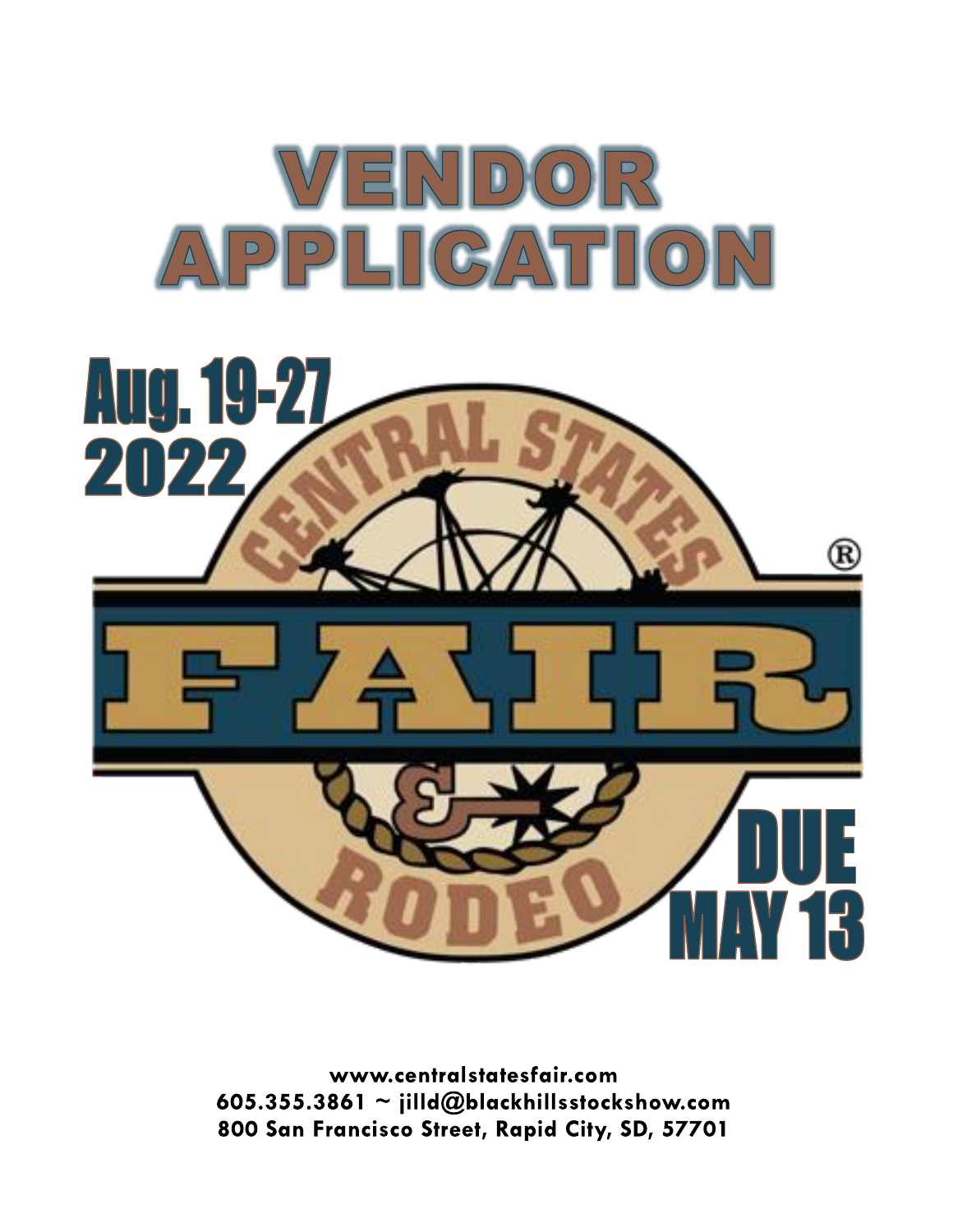Thank you for your interest in participating as a vendor in the Central States Fair!

Central States Fair, Inc. is a non-profit, member-driven organization that manages the Pennington County Fairgrounds and produces the Central States Fair and the Black Hills Stock Show and Rodeo® .

The Central States Fair is held annually in mid-August and allows Rapid City and surrounding communities to participate in fair activities including the carnival; free stage entertainment; craft and culinary competitions; livestock shows; horse events; demolition derby; motocross; rodeos, and Xtreme broncs!

The following general information and regulations apply to the 2022 Central States Fair (CSF) acting through the Central States Fair, Inc.

**ACCEPTANCE**: Applications will be accepted at the discretion of Central States Fair, Inc.

**AUTHORITY**: The CSF or its delegates is charged with complete responsibility and full authority to enforce all of the provisions of these Rules and Regulations for the benefit of all concerned. Fair Management reserves the right to deny any applications. Fair Management reserves the right to ask any exhibitor to leave the fairgrounds. CSF reserves the final and absolute right to interpret rules and regulations and to settle and determine all matters, questions, or differences in regard thereto, or otherwise arising out of, connected with, or incidental to the Central States Fair.

**BOOTH ASSIGNMENT & INFORMATION:** The CSF will screen and assign applications on a first-come, first-served basis based on the character and size of the proposed exhibit, individual needs, exhibitor's preference, location of other exhibitors and fair needs. No booth assignment will be made without payment in full. Fair Management does not restrict duplication of non-food vendors. A complete list of vendors will be available as responses come in if you are concerned about a duplicate business. CSF reserves the final and absolute right to make the final determination of all space assignments in the best interest of the Fair.

**BOOTH STAFFING**: The exhibitor is obligated, as terms of this contract, to have personnel in the booth during all operating hours hours unless previous arrangements have been made with Fair Management.

#### **BOOTH CHECK-IN, SET-UP:**

Exhibitors must be set up no later than Thursday, August 18 at 6pm unless other arrangements have been made with fair management prior to August 15. Food booths are encouraged to arrive prior to August 18, please contact the fair office to make arrangements.

- Standard check-in and set up is 8am-6pm, Thursday, August 18, 2022.
- Vendors must check-in at the fair office PRIOR to setting up.
- Any booth space not claimed or in place by 12pm on Friday, August 19 may be reassigned or sold by CSF.
- Vendors must be open by 3pm on Friday, August 19.
- Carnival and midway concessions will also open at 3pm o Friday, August 19.
- Exhibits must be contained within the boundaries of rented space (including hitches, windows, counters, pop-outs, etc.).
- All roadways, walkways and fire lanes must be kept clear.
- Booth space does not include tables, chairs or canopies.
- Exhibitor space boundaries will be marked with chalk, flags or paint.

#### *IMPORTANT NOTE:*

*Space requirements for trailers MUST INCLUDE hitch, canopies/pop-outs, counters. If needed, ad-*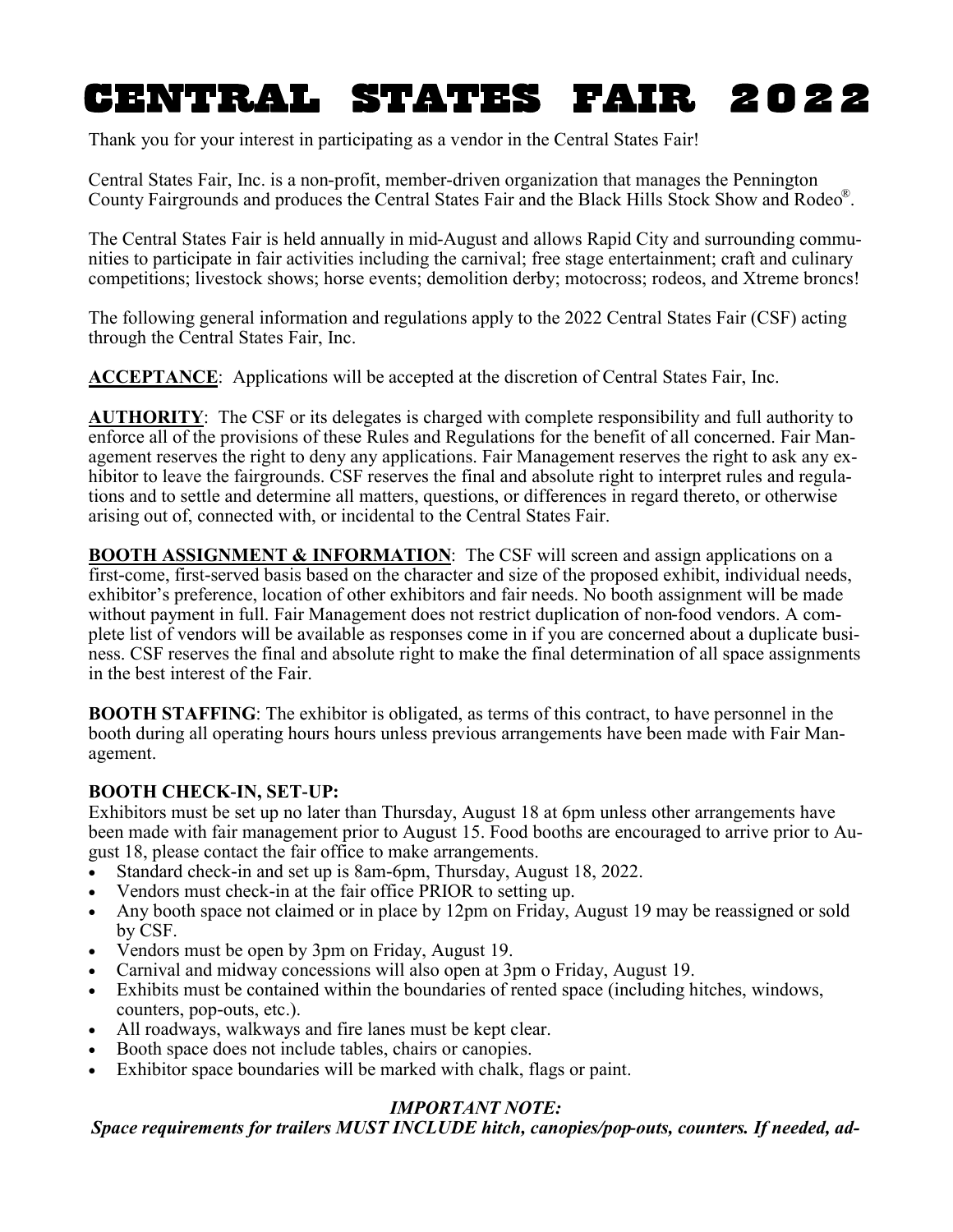#### *ditional space may be available for an additional cost, but it must be requested in advance.*

**BOOTH CONSTRUCTION & SPECIAL REQUIRMENTS**: Indoor spaces include an 8-foot high back drape with three-foot high side rails with drape. Displays or other features in your exhibit space must not interfere with a clear view of neighboring booths (i.e., sides cannot be taller than 3-feet).

All buildings, tents, booths, or enclosures in accordance with this application must have approval of Fair Management.

**CAMPING**: A limited number of camping spaces are available for vendors. Reservations can be made online at www.centralstatesfair.com. Vendors must camp in Area A, NO EXCEPTIONS.

**DEPARTURE:** Exhibitor CANNOT tear down or vacate their space prior to Saturday, August 27 at 8pm without prior authorization from Fair Management. All tents, buildings, equipment, supplies, and displays must be removed from the fairgrounds by Tuesday, August 30, at which time it becomes property of Central States Fair, Inc.

**ELECTRICITY**: All electrical requests must be included with this contract for its acceptance. Electrical outlets are limited. Exhibitors are not allowed to exceed the limits of the electrical system. Fair Management reserves the right to decline electrical service, charge for excessive power usage, or require exhibitor to provide their own electrical power. NO power will be provided if it is not requested by the vendor in this contract. Exhibitor is limited to the voltage and amperage requested. Any accessories required for electrical hook up is the responsibility of the vendor. Electrical requests are guaranteed.

Electrical cords:

- All equipment, regardless of source of power, must comply with all national, state and local safety codes.
- All cords used to connect to a power source shall be three (3) wire grounded, UL approved type cord of appropriate gauge.
- Cords shall be plugged DIRECTLY into approved receptacles.
- Do not overload extension cords, or use octopus fixtures.
- Do not repair damaged cords with tape. REPLACE THEM!
- Cords must NOT create a hazard to the public.
- All splices must be protected and not touching the ground.
- All extension cords, light strings, and temporary wiring must be UL approved for outdoor use and adequate for draw.
- Wiring directly to any Fairgrounds circuit is not allowed.

CSF is not responsible for any equipment damage or loss of business due to outages or power surges.

#### **EXHIBITOR CODE OF CONDUCT AND COVENANTS**:

**1.** Exhibitor shall conduct the operation of their exhibit, display or concession in a respectful, quiet and orderly manner at all times. Exhibitors will maintain the contents of their displays, menus and prices according to the information submitted with the contract.

**2.** In order to promote the orderly movement of attendees and to promote the fair as a place for enjoyment and education, the following rules will be enforced within the confines of the Centrals States Fairgrounds, including all parking areas.

- Each exhibit space must be clearly displayed to the public by an appropriate sign identifying the organization or entity occupying the space.
- All persons disseminating information or material to promote an organization or business must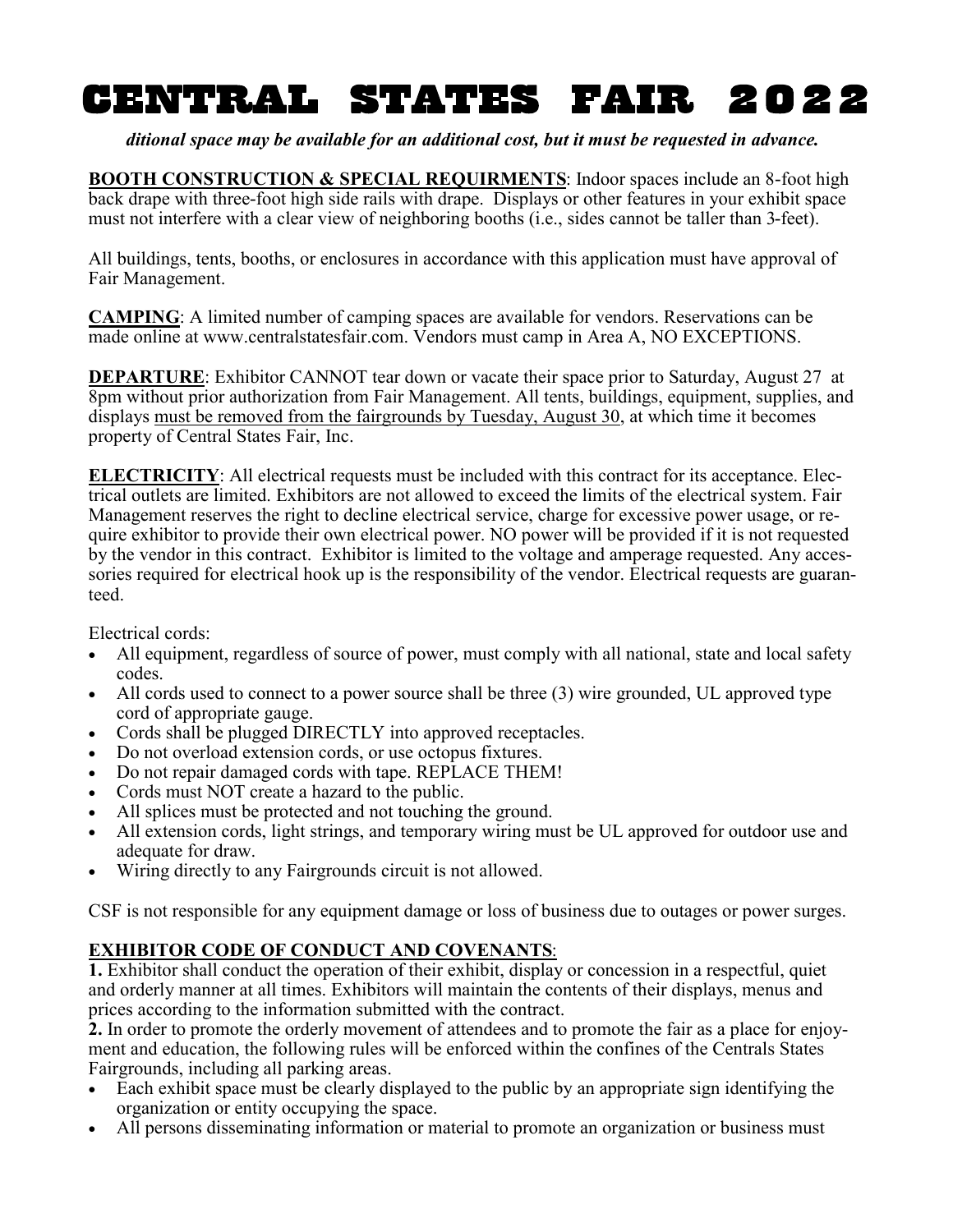have a visible badge stating the person's name and the name of the business or organization.

- Discussions promoting an entity, organization, dissemination ideas or beliefs cannot be initiated with persons standing in line for an exhibit or performance.
- **3.** Use of any sound amplification system must be approved by Fair Management prior to use.

**4.** Use of the space shall be in accordance with the use specified on this application. The Fair shall have the right to immediately terminate the right to use the space if, in its discretion, use of the space is not consistent with the use specified on this application or if use is not in the best interest of the Fair and its attendees.

**5.** Each Exhibitor is exclusively responsible to know and comply with all laws, ordinances and regulations pertaining to health, fire prevention, and public safety while participating in this Fair.

**6.** Exhibitor covenants and agrees to defend at its own expense, indemnify and hold harmless the Central States Fair, Inc., its management, employees, and representatives from any and all liability, penalties, damages, costs, expenses, causes of action and claims of every kind and nature arising from illness, death, bodily injury or property damage to any person whomsoever, occasioned by or growing out of or in any way connected with, the occupation or use of the exhibit space or activities associated with this agreement.

7. All buildings, tents, booths, or enclosures in accordance with the rules and regulations, must have the approval of the Fair.

8. **Removal or Cause for Eviction:** At any time an exhibitor may be subject to eviction from their booth and/or the CSF without refund or booth fees for misconduct, harassment or disrespect of the Health Department officials, fair officials, security, attendees or fellow exhibitors.

**FOOD VENDORS**: It is up to the Fair Management's discretion to limit duplication of food items. Water is available on the fairgrounds. Exhibitors are responsible for getting the water to their booth without creating a hazard according to Fair Management's discretion. Food prices must be reasonable. Undercutting each other's prices is unacceptable. If this occurs, the offender can be asked to dismantle and leave the premises according to the fair manager's discretion.

1. All Vendors must submit a complete proposed menu with application or the application will be rejected.

- Vendors may be asked to omit some menu items per Fair Management discretion.
- Upon acceptance of application, vendors are not allowed to alter menus unless a specific request is submitted to and confirmation received from Fair Management allowing the change.
- Variation of menu after the Fair starts is prohibited without Fair Management permission.
- CSF reserves the right to implement an 'Exclusivity Clause' if it is determined that there is not enough diversity within the CSF food offerings. There is an additional charge to the vendor if exclusivity is offered and accepted.
- Vendors MUST submit ACTUAL and EXACT booth space requirements, including hitch, popouts, windows, doors, counters, etc. Failure to submit correct space requirements can result in removal from show. Excessive space requirements will result in additional fees.
- CSF is a Pepsi facility. ONLY Pepsi products can be sold onsite.

**GARBAGE**: Exhibitors need to cooperate in keeping their area free from litter. The booth and aisle in front of, behind or beside of the booth should be clean and free of trash at all times. All garbage should be secured before disposal in **DUMPSTERS! Vendors need to use dumpsters and not the trash receptacles provided for the public.** Exhibitors are responsible for disposing of garbage each day. Dumpsters are provided throughout the fairgrounds. Breakdown ALL boxes prior to disposal. **AB-SOLUTLEY NO DUMPING OF GREASE OR GRAY WATER on the grounds.**

**INSURANCE**: Each Exhibitor is required to provide a Certificate of Insurance, naming "Central States Fair, Inc." and "Pennington County" as *ADDITIONAL INSURED*, in the amount of \$1,000,000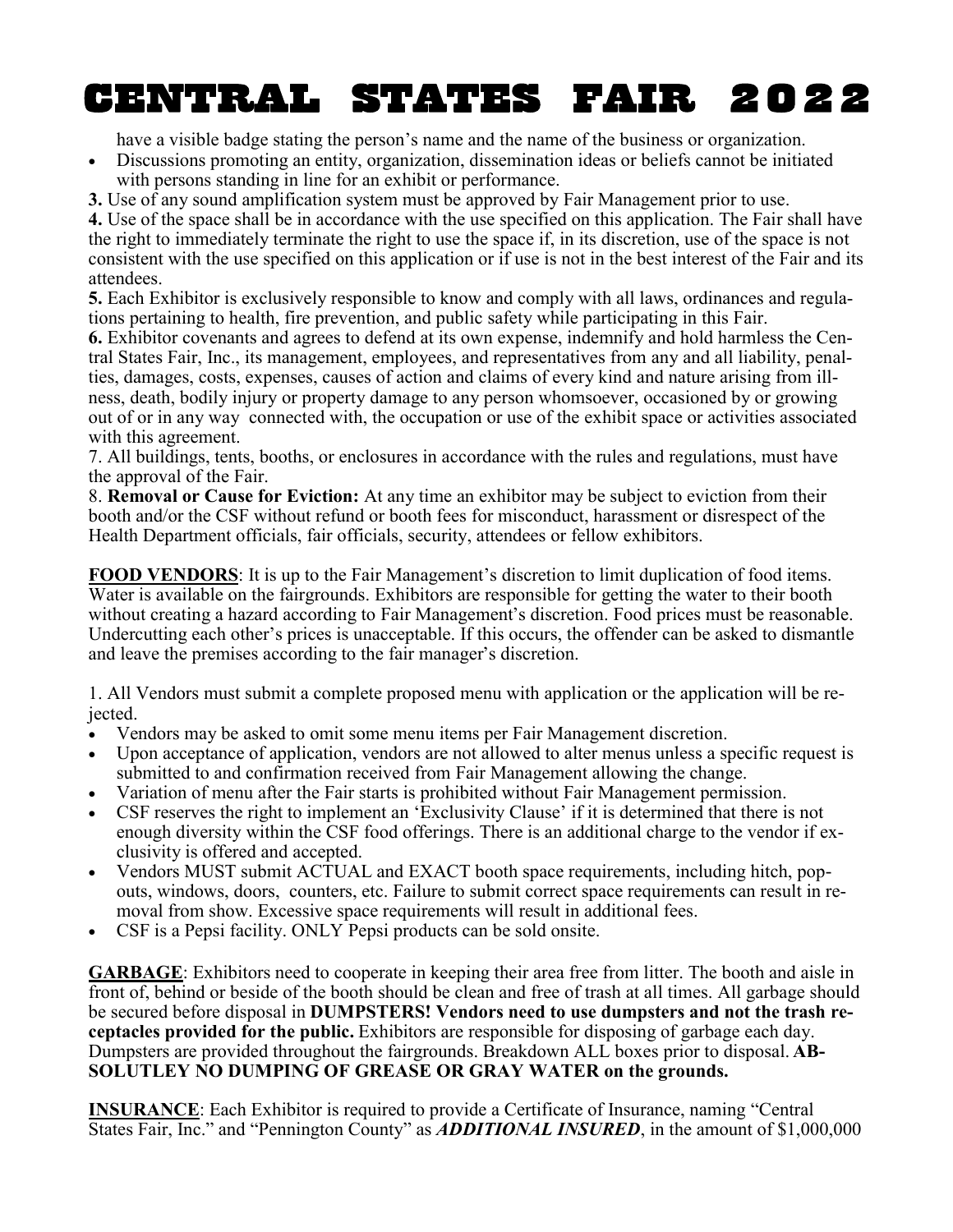combined Single Limit.

If the Exhibitor cannot provide the required certificate, a rider under the Central States Fair, Inc. policy must be obtained by filling out the enclosed insurance request form and paying the appropriate fee. If you have any questions on your insurance needs, please contact the Central States Fair Office at 605- 355-3861. Please return insurance certificates promptly. *Insurance due June 1.*

**RESERVATIONS/PAYMENT/REFUNDS**: Prepayment for space is required for all non-food vendors and should be submitted with your application. Payment for Food vendors is required within 14 days of acceptance notification. Checks should be made payable to "Central States Fair." Cancellation of booth space must be made in writing. Cancellations by July 15 receive a 50% refund. Cancellations after July 15 receive no refunds.

In the event that an Exhibitor fails to pay any fees at the time specified or fails to comply with any other provisions contained in this application concerning the use of exhibit space, Fair Management has the right to re-assign the booth location. In the event of a default by the Exhibitor, as set forth in the previous sentence, the Exhibitor shall forfeit all payment submitted for the space involved.

In the event, that by unavoidable casualty, including fire, water, windstorm, tornado, earthquake or causes arising from supervening and uncontrollable force or accident, the Fair shall not be obligated to the Exhibitor to provide other building, grounds, or facilities, nor to return to the Exhibitors, all or any portion of the fee. The determination by the Fair whether an unavoidable casualty within, meaning of those words as employed in this paragraph, has occurred, and whether the use, benefit or enjoyment by the Exhibitor of the Fair buildings and grounds has thereby been interfered with or diminished, shall be conclusive and binding.

**REVOCATION & FORFEITURE:** Violation of any of the terms hereof shall, at the election of the Fair, cause the whole fee to be forfeited and all rights and privileges herein granted to the Exhibitor shall terminate.

**SALES:** Objectionable materials may not be sold on the grounds. Fair management reserves the right to determine what is obscene or objectionable. All sales and promotions must be conducted from your space. Roaming the grounds to sell or hand out materials is not allowed without prior authorization from Fair Management.

**SECURITY:** The Pennington County Sheriff's office and Rapid City Police Department patrol the fairgrounds on a limited, but regular basis throughout the Fair. Theft, loss and damage are the responsibility of the space renter.

**SUBLETTING OF SPACE**: No exhibitor shall assign, sublet or apportion the whole or part of the space assigned or have representatives, equipment or materials from firms other than their own in the exhibit space without written consent of Fair Management.

**SUPPLY/RESTOCKING/PARKING:** Exhibitors MUST COMPLETE VEHICLE ENTRY (IN AND OUT) before 11am each day. Gates close at 11am and absolutely no vehicles are allowed inside the gates after closure. Vehicle passes are distributed as necessary with Exhibitor Packet available at the Fair office upon check-in. Exhibitors can park vehicles west of the red barn or by the fair office.

**TAXES/LICENSES/PERMITS:** All required taxes, licenses and permits are the *responsibility of the exhibitor.* Contact South Dakota Department of Revenue at 605.394.2332.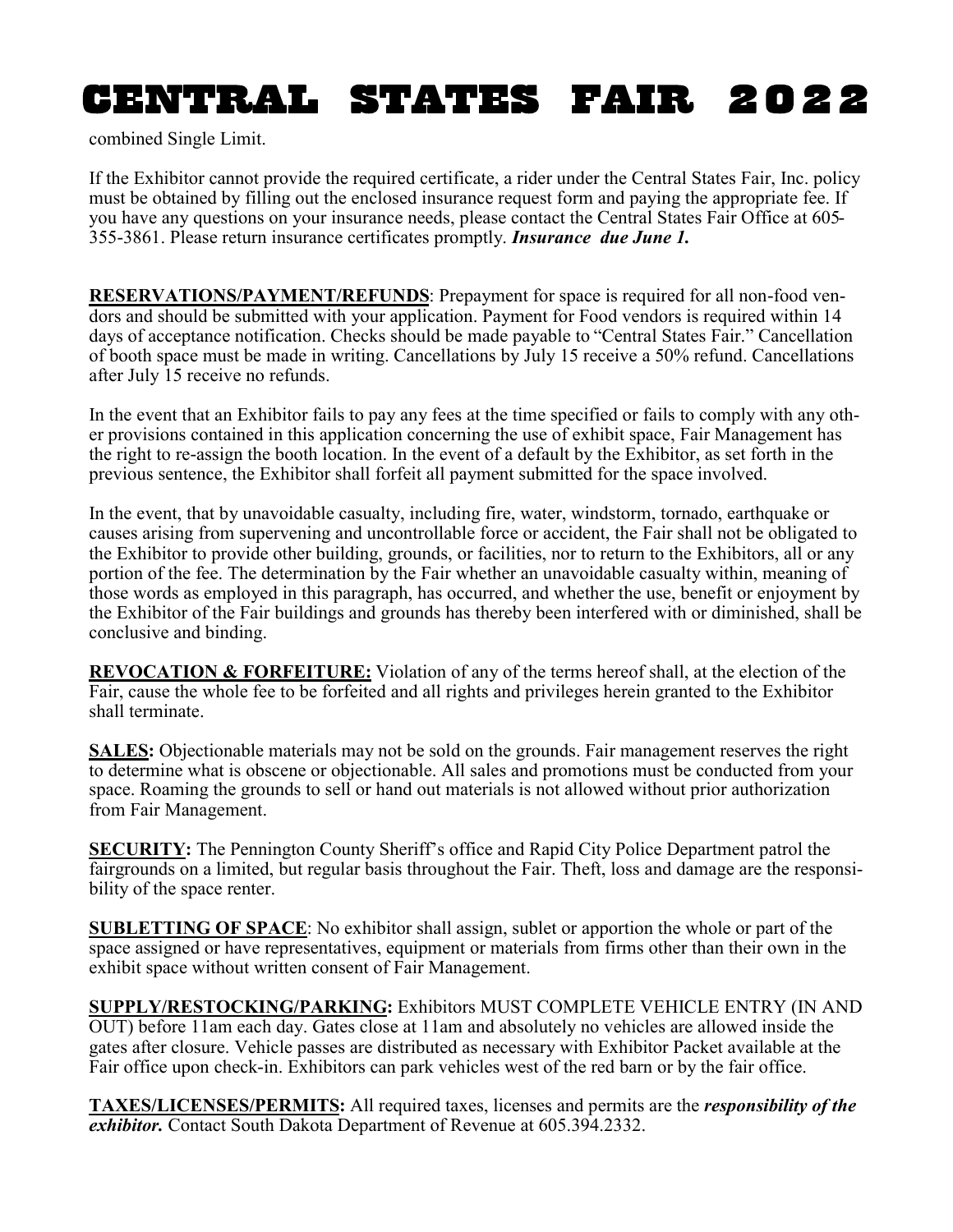#### VENDOR MAPS

**CONCESSION ROW**

Food Vendor Map

MIDCO STAGE

SEATING

AREA B VENDORS **AREA B VENDORS** 

# CONCESSION ROW 1-18

| 18   17   16   15   14   13   12   11   10 |  |  |  | $\mathbf{Q}$ | 8 |  | valkway |  | - |  |  |
|--------------------------------------------|--|--|--|--------------|---|--|---------|--|---|--|--|
|                                            |  |  |  |              |   |  |         |  |   |  |  |

#### MIDWAY—CARNIVAL AREA

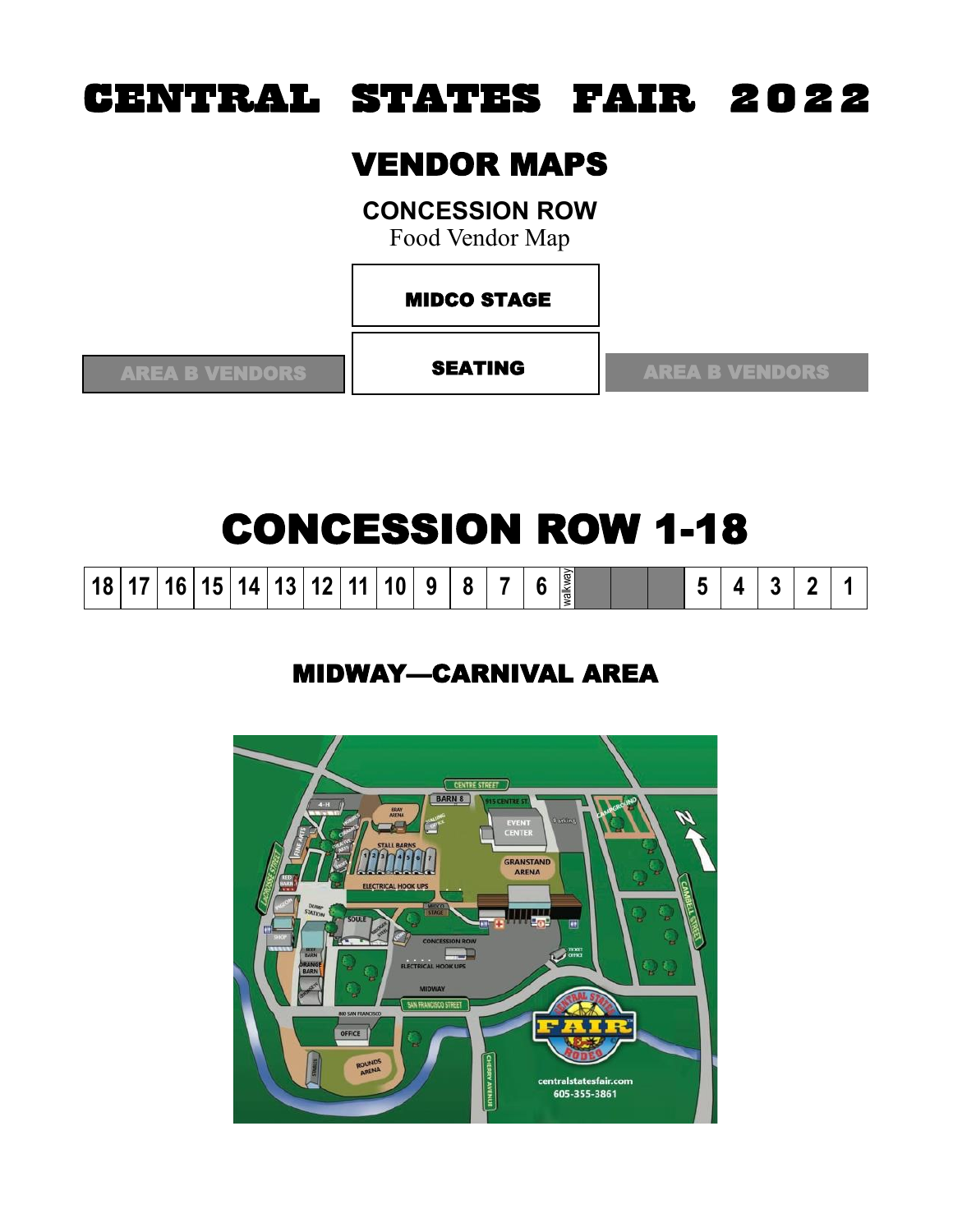#### VENDOR MAPS **AREA B AND AREA C**

Commercial Vendors





San Francisco Street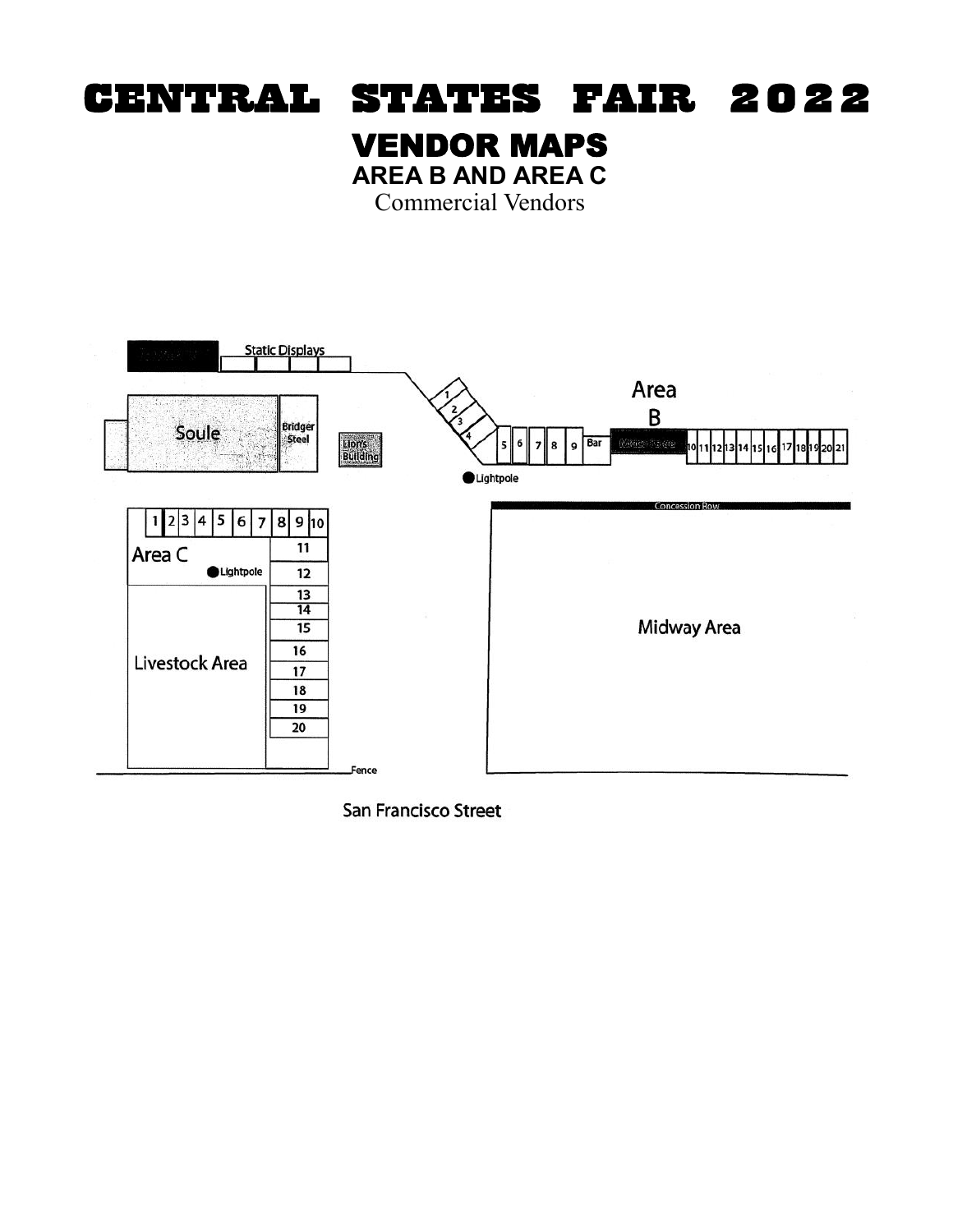### CENTRAL STATES FAIR 2022 HOST HOTELS

**Reach out for special CSF Vendor rates!**







Spacious Guestrooms & Suites · Indoor WaterPark Free For Hotel Guests Complimentary WiFi · Minervas Restaurant & Bar Onsite

#### **Central States Fair Vendors & Contestants** Get 25% OFF BAR Mention this ad or use this booking code: CSF22

 $\pmb{\text{Rapid City Ramkota Hotel}}{\text{Ramkota Hotel}} \vspace{-0.1cm} \vspace{-0.1cm} \vspace{-0.1cm} \vspace{-0.1cm} \vspace{-0.1cm} \vspace{-0.1cm} \vspace{-0.1cm} \vspace{-0.1cm} \vspace{-0.1cm} \vspace{-0.1cm} \vspace{-0.1cm} \vspace{-0.1cm} \vspace{-0.1cm} \vspace{-0.1cm} \vspace{-0.1cm} \vspace{-0.1cm} \vspace{-0.1cm} \vspace{-0.1cm} \vspace{-0.1cm} \vspace{-0.1cm} \vspace{-0.1cm} \vspace{-0.1$ 



1611 Caregiver Circle Rapid City, SD 57702 605-718-0772 HolidayInnExpress.com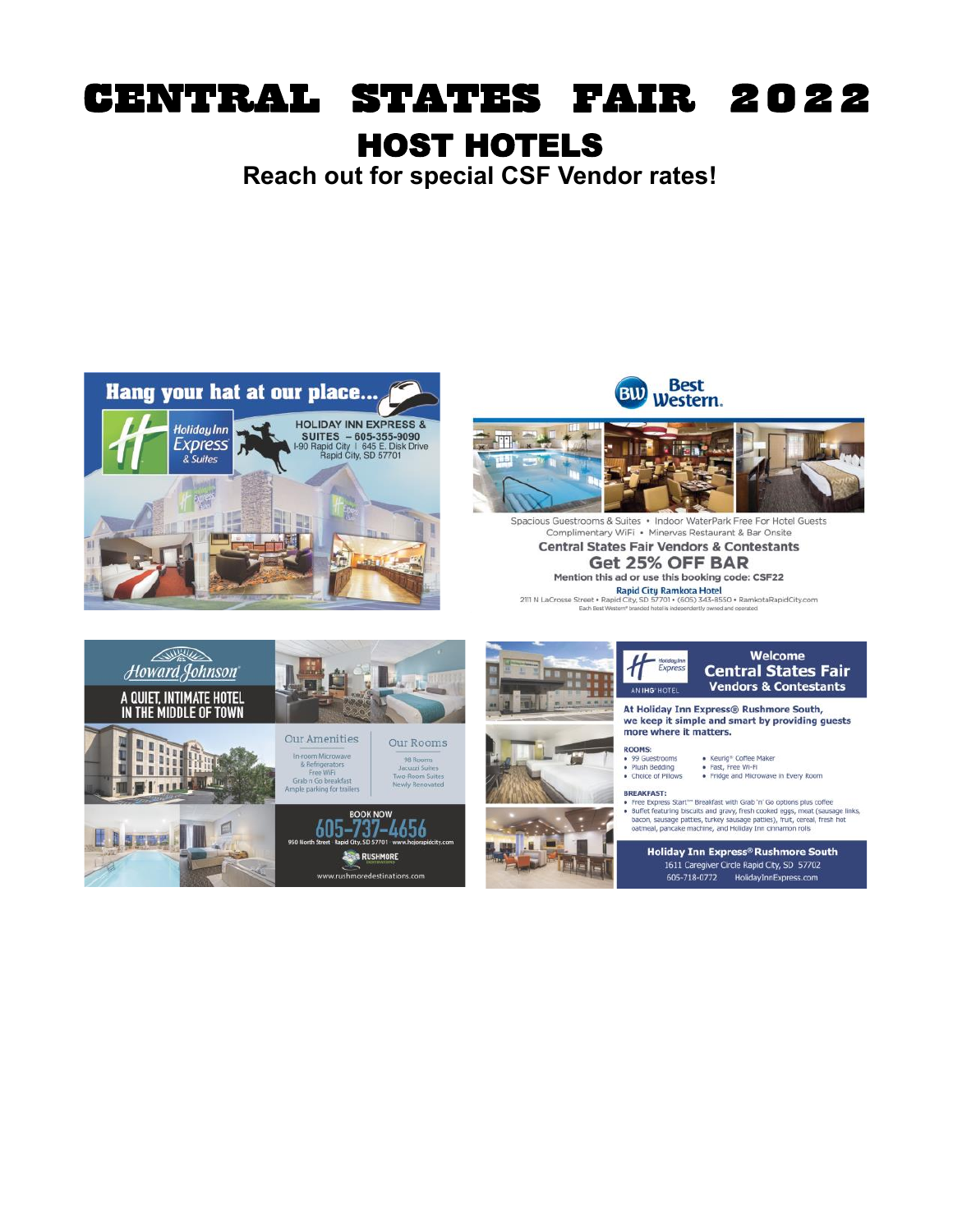#### VENDOR MAPS

#### **SOULE BUILDING**

Commercial Vendors

This map is subject to change as we work through entertainment and educational programming to add to this building. Fair Management will work with all vendors in this building in order to make it successful for vendors and the Central States Fair.

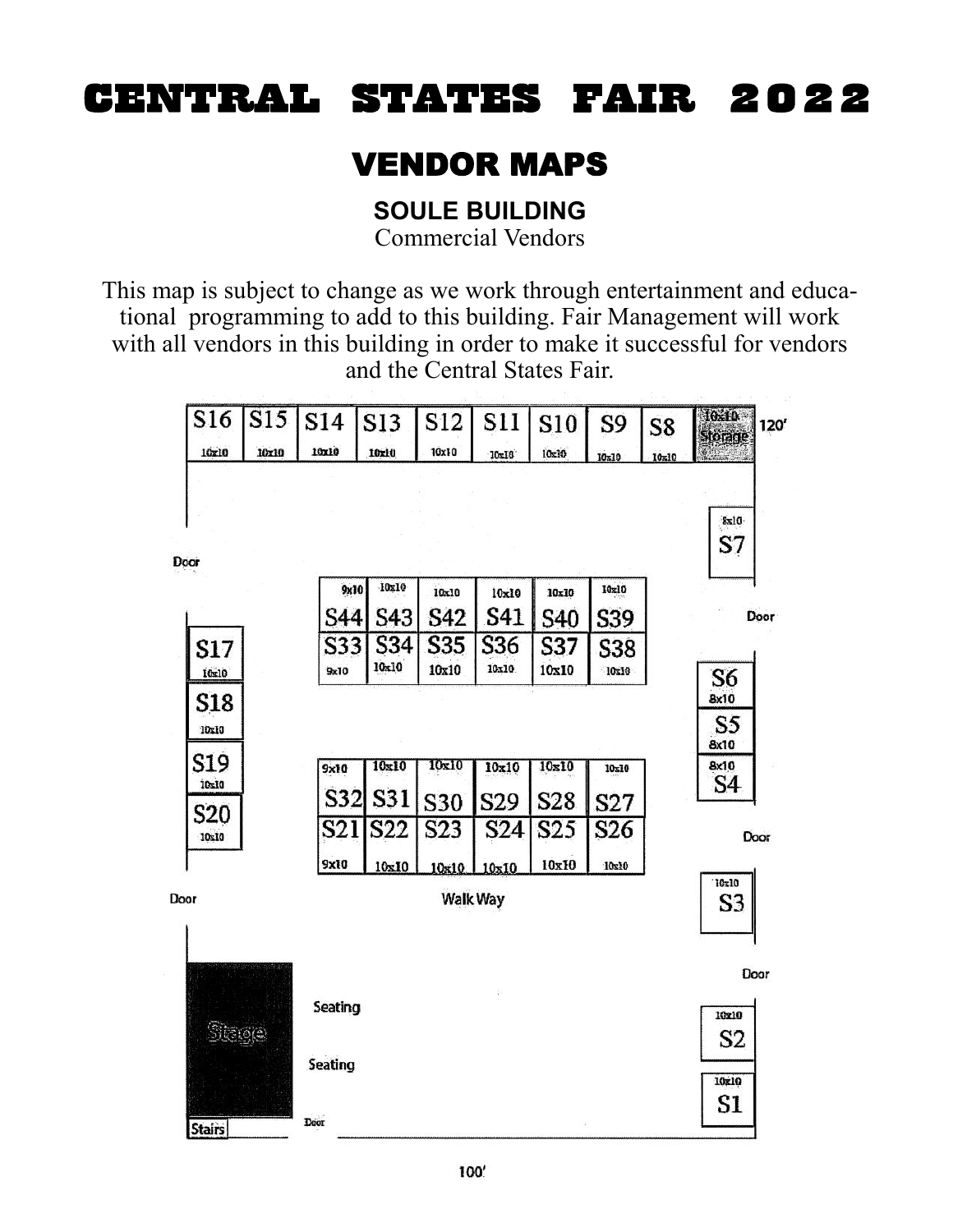#### **Central States Fair Insurance Request Form INSURANCE**: Each Exhibitor is required to provide a Certificate of Insurance in the amount of \$1,000,000 and naming "Central States Fair, Inc." and "Pennington County" as **ADDITIONAL IN-SURED**. An insurance rider is available through the CSF by filling out this Insurance Request Form. Business Name: etc. and the set of the set of the Contact Person/Owner:  $\sim$  Contact Person/Owner:  $\sim$ Mailing Address: \_\_\_\_\_\_\_\_\_\_\_\_\_\_\_\_\_\_\_\_\_\_\_\_\_\_\_\_\_\_\_\_\_\_\_\_\_\_\_\_\_\_\_\_\_\_\_\_\_ City: \_\_\_\_\_\_\_\_\_\_\_\_\_\_\_\_\_\_\_\_\_\_\_\_\_\_\_\_\_\_\_ State: example and  $\sum_{i=1}^{n}$   $\sum_{j=1}^{n}$   $\sum_{j=1}^{n}$   $\sum_{j=1}^{n}$   $\sum_{i=1}^{n}$   $\sum_{j=1}^{n}$   $\sum_{j=1}^{n}$   $\sum_{j=1}^{n}$   $\sum_{j=1}^{n}$   $\sum_{j=1}^{n}$   $\sum_{j=1}^{n}$   $\sum_{j=1}^{n}$   $\sum_{j=1}^{n}$   $\sum_{j=1}^{n}$   $\sum_{j=1}^{n}$   $\sum_{j=1}$ Email: \_\_\_\_\_\_\_\_\_\_\_\_\_\_\_\_\_\_\_\_\_\_\_\_\_\_\_\_\_\_\_\_\_\_\_\_\_\_\_\_\_\_\_\_\_\_\_\_ List of products, services or food items to be provided (required): \_\_\_\_\_\_\_\_\_\_\_\_\_\_\_\_\_\_\_\_\_\_\_\_\_\_\_\_\_\_\_\_\_\_\_\_\_\_\_ Our insurance provider will provide Premises Liability coverage for licensees at the Central States Fairgrounds under a blanket policy. Coverage for Concessionaires and Exhibitors includes public liability and property damage liability with a \$1,000,000 combined single limit. Liquor Liability is specifically excluded. General Liability coverage conforms with the requirements of the Licenses Agreement for Central States Fair, Inc. Please sign signifying your consent to participate in this voluntary insurance program and return it to the CSF office. 1. General Liability coverage will be provided for the period of August 19-28, 2022. Coverage will be provided only for the current year's fair. 2. The following are not acceptable for endorsement of this policy: Ear piercing, tattoo parlors, stroller & wheelchair rentals, and displays containing live animals. 3. Premium for this coverage is: \$160 - 1 booth space \$45 - per each additional booth space. Signature for Insurance Date

| <b>DATES TO REMEMBER</b>    |                 |  |  |  |  |  |  |  |
|-----------------------------|-----------------|--|--|--|--|--|--|--|
| TASK                        | <b>DEADLINE</b> |  |  |  |  |  |  |  |
| Applications due            | 05/13           |  |  |  |  |  |  |  |
| Insurance certificate due   | 06/01           |  |  |  |  |  |  |  |
| Cancellation 50% refund     | 07/15           |  |  |  |  |  |  |  |
| Cancellation no refunds     | 07/16           |  |  |  |  |  |  |  |
| Vendors open                | 08/19           |  |  |  |  |  |  |  |
| Central States Fair         | 08/19-08/28     |  |  |  |  |  |  |  |
| Vendors must be off grounds | 08/30           |  |  |  |  |  |  |  |

APPLICATION CHECK LIST **ITEMS X** Completed application Electricity request Menu or list of products/services Photos of booth Certificate of liability insurance CSF Insurance request form (if needed) Appropriate fees